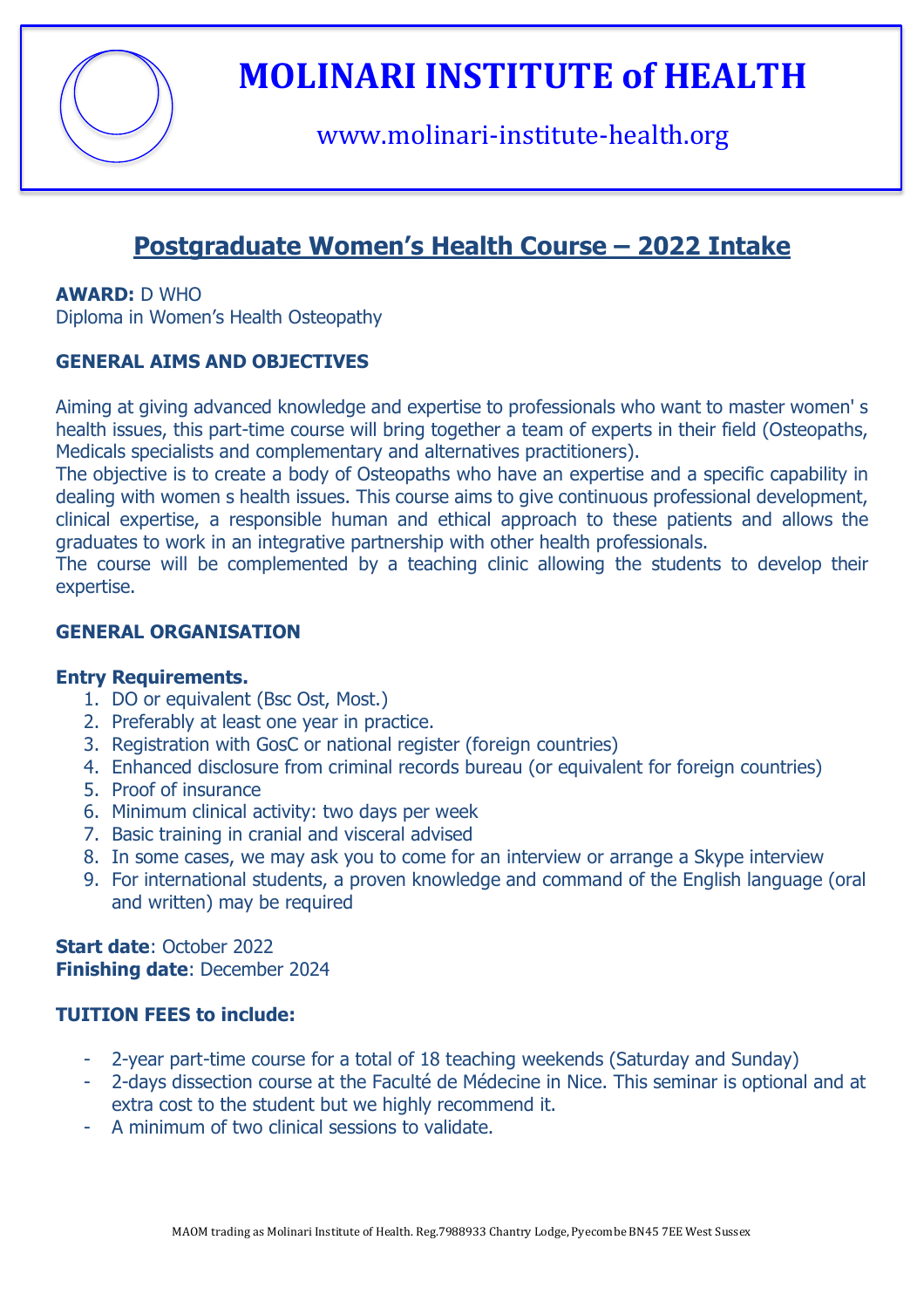

www.molinari-institute-health.org

#### **A £1200 deposit is required to secure your place on the course regardless of the payment option chosen.**

MAOM trading as Molinari Institute of Health. Reg.7988933 Chantry Lodge, Pyecombe BN45 7EE West Sussex **Option 1)** The figures below reflect the £1200 deposit already paid **3600 per year** to be paid in two payments Before 15 September 2022: £3000 Before 15 September 2023: £3000 Total for the entire course: £7200 **Option 2)** The figures below reflect the £1200 deposit already paid **£3800 per year** to be paid in four instalments Before 15 September 2022: E1600 Before 1 Mars 2023 **E1600** Before 1 September 2023 **E1600** Before 1 Mars 2024 **E1600** Total for the entire course**:** £7600 **Option 3)** The figures below reflect the £1200 deposit already paid. **£4000 per year** to be paid by monthly payments Before 15 September 2022: **£1400** Followed by 20 monthly payments of **£270 by standing order only** Total for the entire course: £8000 **COURSE ORGANIZATION – For indication only – MIH reserves the right to amend the order of the modules** Advanced related Physiology and Anatomy. Embryological and organizational setting of the gynecological system. **Fertility** ……………………………………………………………………………………………………………… Pregnancy. Normal and pathological pregnancy. Monitoring of pregnancy Normal and pathological birth. Osteopathic approach of pregnancy and birth. ………………………………………………………………………………………………… Gynecology/ Visceral. Gynecological Cycle. Local Immunological response. Physiopathology… Main gynecological disturbances. Osteopathic approach of uro gynecological problems and related visceral problems. ……………………………………………………………………………………………………………….. Peri-natal period: mother and baby. Main pathologies. Post-partum: mother approach +exercises revisited Osteopathic Approaches ……………………………………………………………………………………………………….....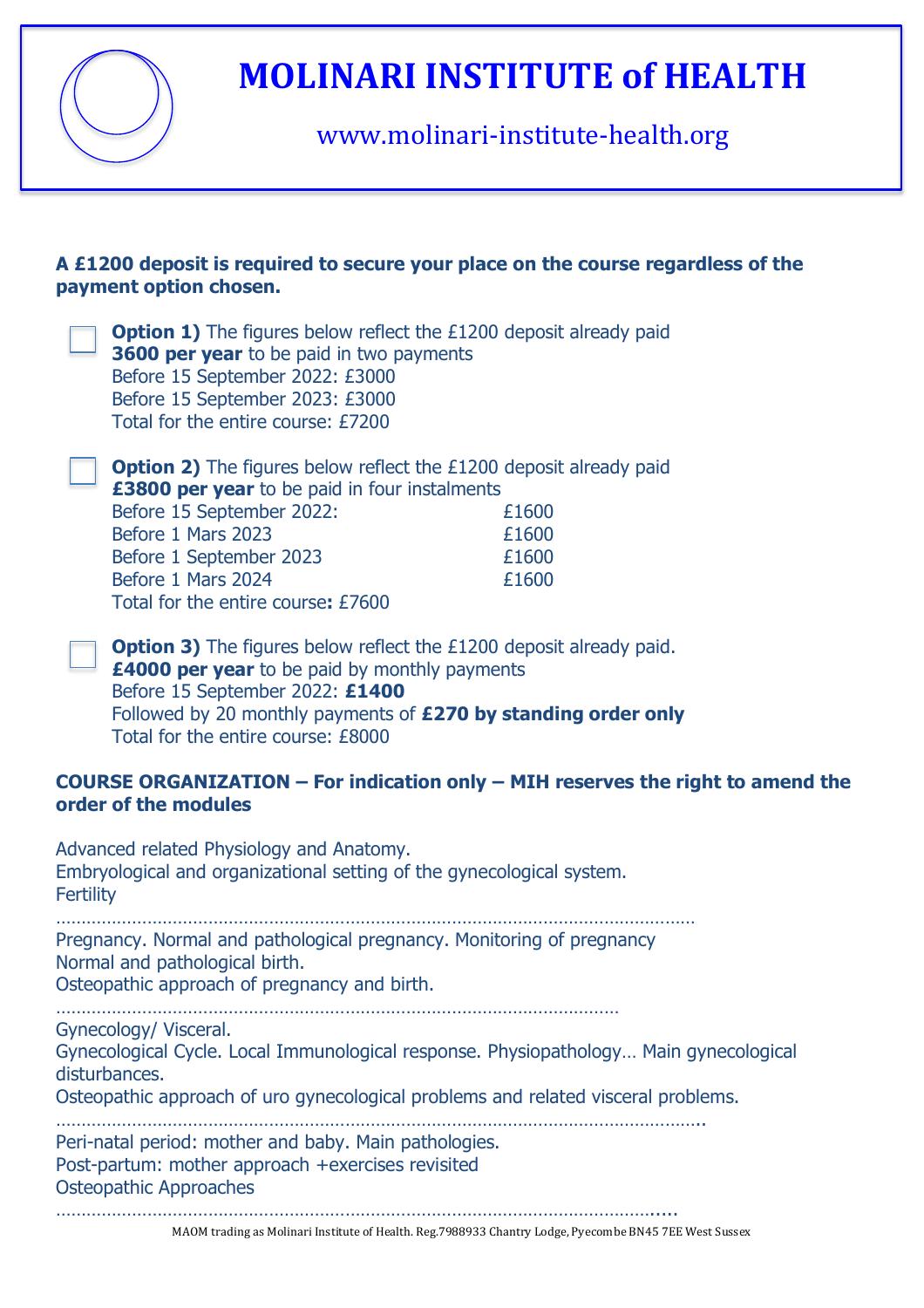

### www.molinari-institute-health.org

Puberty/Menopause. Healthy ageing Osteopathic approaches.

………………………………………………………………………………………………………………… Advanced Clinical experience.

Ethics. Integrated approach.

### **ASSESSMENT and EXAM STRATEGY**

This course is recruiting Osteopaths who have a special interest in women s health; therefore the assessment strategy will be integrated.

There will be no exams based on pure memorisation.

The exam strategy is based on:

- Continuous assessment.
- Student's presentations in front of the group with structured feedback from members of faculty and students.
- Practical assessment during practical workshops.
- One formal practical assessment at the end of the practical part of the course
- Structured feedback during advanced clinical sessions.
- Clinical presentations will allow for constructive feedback.

Pass mark: 60% Award: D WHO.

### **COURSE CONTENT**

#### **Basic Sciences**

From common accepted basic sciences to advanced levels of knowledge relating to embryology, anatomy, physiology and physio-pathology.

Theory lectures and workshops during which students will be required to present to the group the results of their own work.

Basic sciences will always relate to the osteopathic understanding of women s health and will only be presented if relevant to women s health osteopathy.

#### Indicative content:

#### Anatomy:

- Development of female body from embryology to anatomy.
- Evolution of the reproductive tract from birth to adult life: migration, suspensory system, active supporting system…
- Pelvis: osseous, connective, muscular, adipose, vascular, neurological, visceral....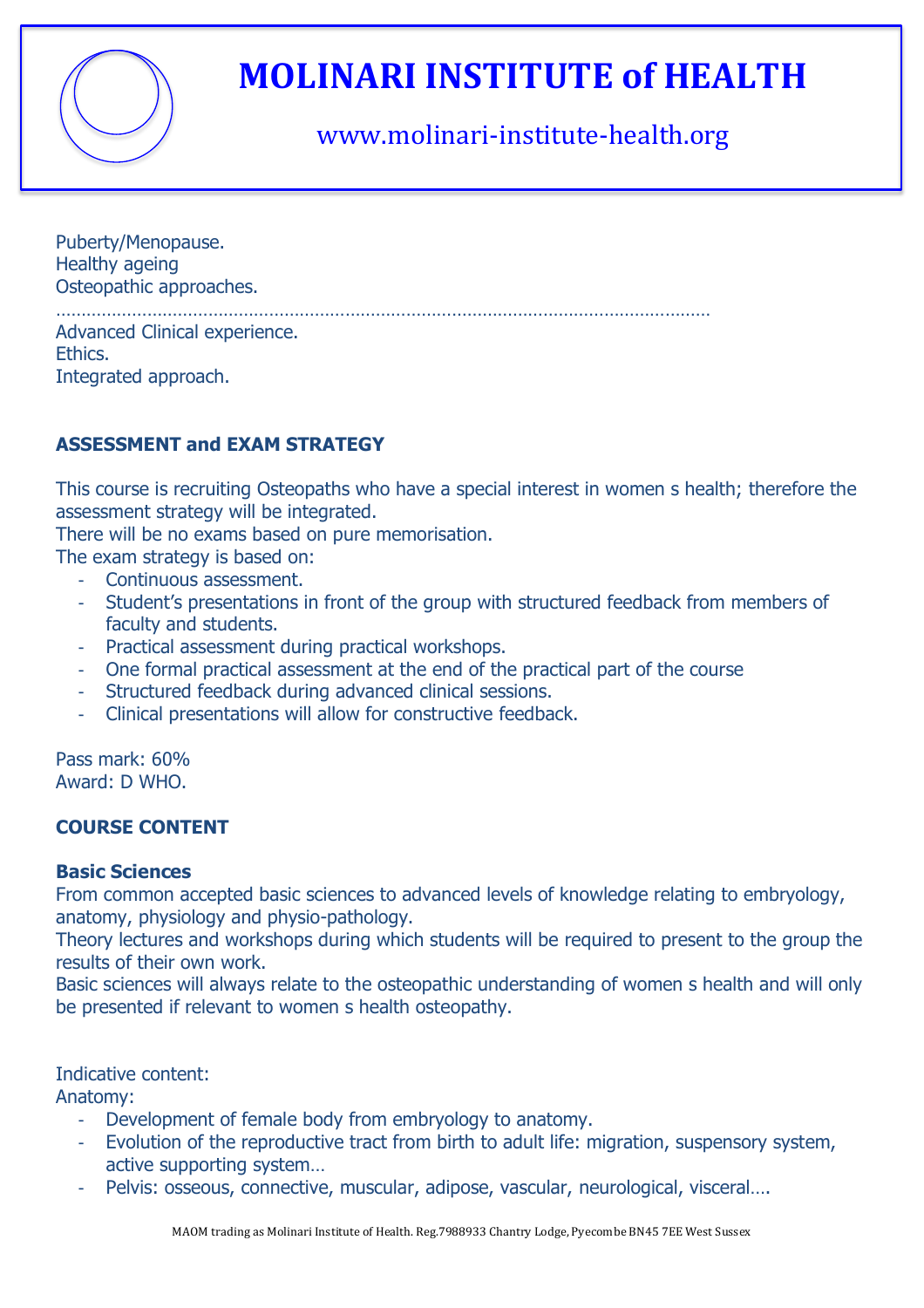

## www.molinari-institute-health.org

Part of the course will be delivered by Renzo Molinari. Advanced Physiology:

- Reproductive physiology
- Brain and gynaecology
- Endocrine system
- Homeostasis and lumbo-pelvic function
- Systems: urinary system and continence, gynaecological system: function and dysfunctions, obstetrics: fertility, pregnancy, labour, post-partum.
- Advanced patho-physiology relating to the different systems.

The team presenting basic sciences will include specialists in their fields like gynaecologists, obstetricians, midwifes…but also practitioners who have marked the history of modern gynaecology and obstetrics such Dr Michel Odent.

### **Clinical**

-From anamnesis to treatment plan.

-Clinical examination

-Advance clinical practice. Clinical sessions will take place on a regular basis. Students will be required to report on their individual clinical practice.

### **Osteopathic approaches**

The content of the course has been designed to integrate the most traditional and historical approaches in osteopathy: AT Still approaches, Littlejohn, P.Woodhal, M Clark

But also, some fundamental authors like Thure Brand, Henry Stapfer, Byron Robinson …

And more recent authors like Angus Cathie, JP Barral…..

Renzo Molinari will present all the material he has developed on women s health relating to fertility, pregnancy, labour and post-partum, visceral and gynaecological conditions.

Other members of faculty will present their own approaches:

- Prof Renzo Molinari Pregnancy, gynaecology
- Franz Buset (Belgium) visceral conditions (diagnosis and clinical approaches),
- Monika Ebner (Austria) internal approaches and neuro endocrine approaches.
- Anja Engel-Schulmeyer (Austria)
- Francois Allart (France) fertility/infertility
- Teresa Coughlan (Ireland) Pregnancy and peripartum
- Geneviève Kermorgand (France)
- Michael Pye (UK) Facia, lumbo-pelvic dynamics
- Sue Turner (UK) osteopathic medicine applied to women's health……
- Daniel Brogan (UK)
- Indera Ajimal (UK)
- Taj Deoora (UK)
- Tracy Davies (UK)
- Enda Butler (UK)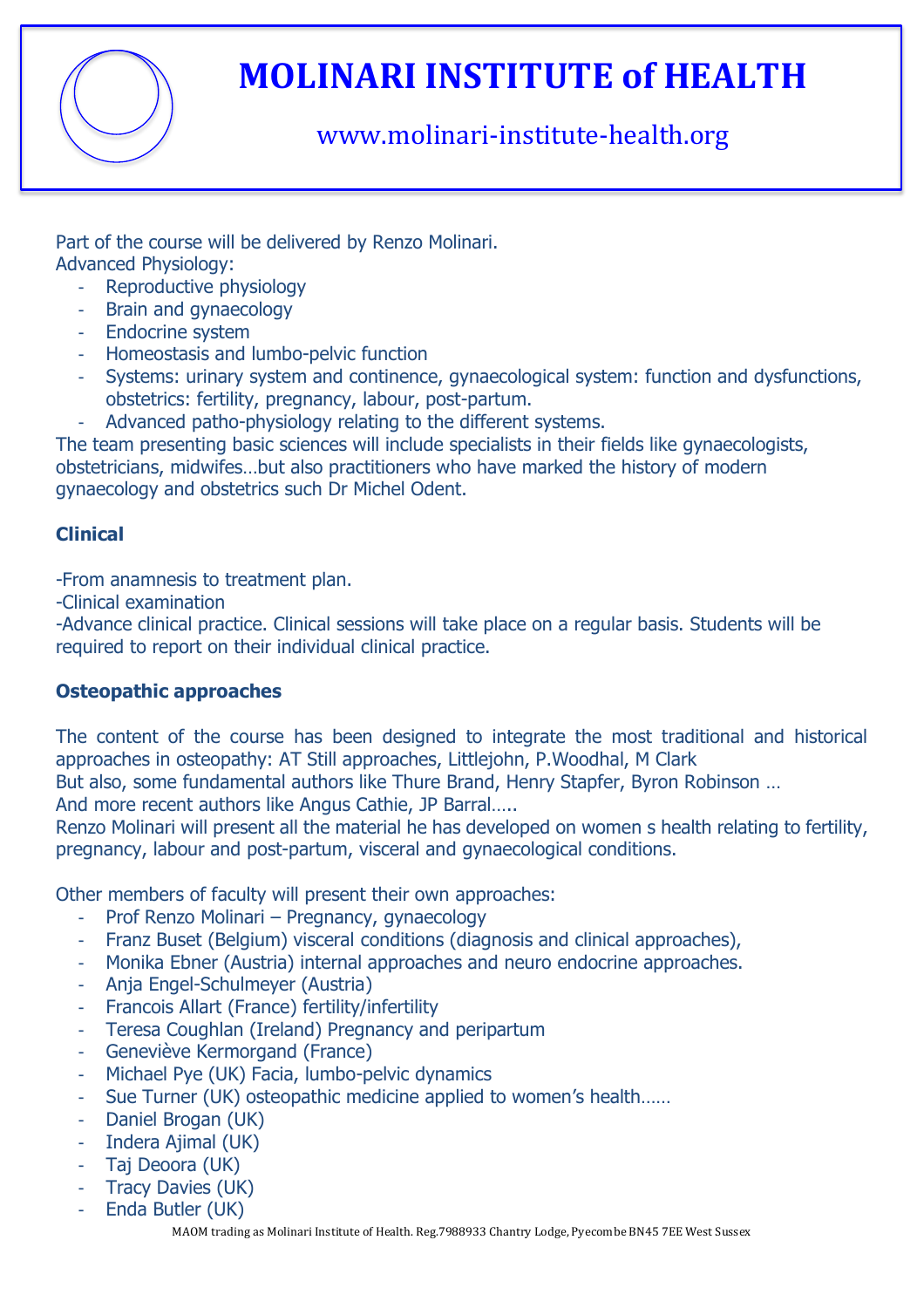

www.molinari-institute-health.org

Osteopaths specialists in their field will contribute either during theory sessions, practical workshops, or clinical sessions.

Medical faculty includes:

- Dr. Michel Odent
- **Bill Smith**
- Dr Rehan Salim
- Dr Nara Nairi
- Dr Etienne Horner
- Dr Peter Barton-Smith
- Dr Jan Toledano
- Dr Amalia Annaradnam
- Geraldine Miskin
- Peter Barton-Smith

Lectures are designed to allow the student to apprehend the fundamentals of every topic, but time allows for practical development. Each lecture is based on a 50% minimum in practical workshop. Every test, every technique is explained, demonstrated and practiced under supervision.

All the Osteopathic approaches are based on the principles of Osteopathy coined by AT Still, an important part is given to the philosophy of osteopathy and its application.

This course is the first post- graduate course giving a competence in the field of Women s health in osteopathy and its design will allow all dedicated students to develop a real expertise.

#### **Imaging and diagnostic techniques**

- Ultrasonography: presentation and clinical observation
- **Laparoscopy**
- Others.....

#### **Alternative approaches**

- Nutrition and supplements
- Psychotherapy-CBT.

#### **Ethics**

- Responsibility of the practitioner in women s health.
- Confidentiality.
- When to speak, when to remain silent
- Consent.
- Invasive Diagnosis and Treatment procedures.
- When to refer
- Laws regarding the practice of gynaecology, obstetrics, midwifery...